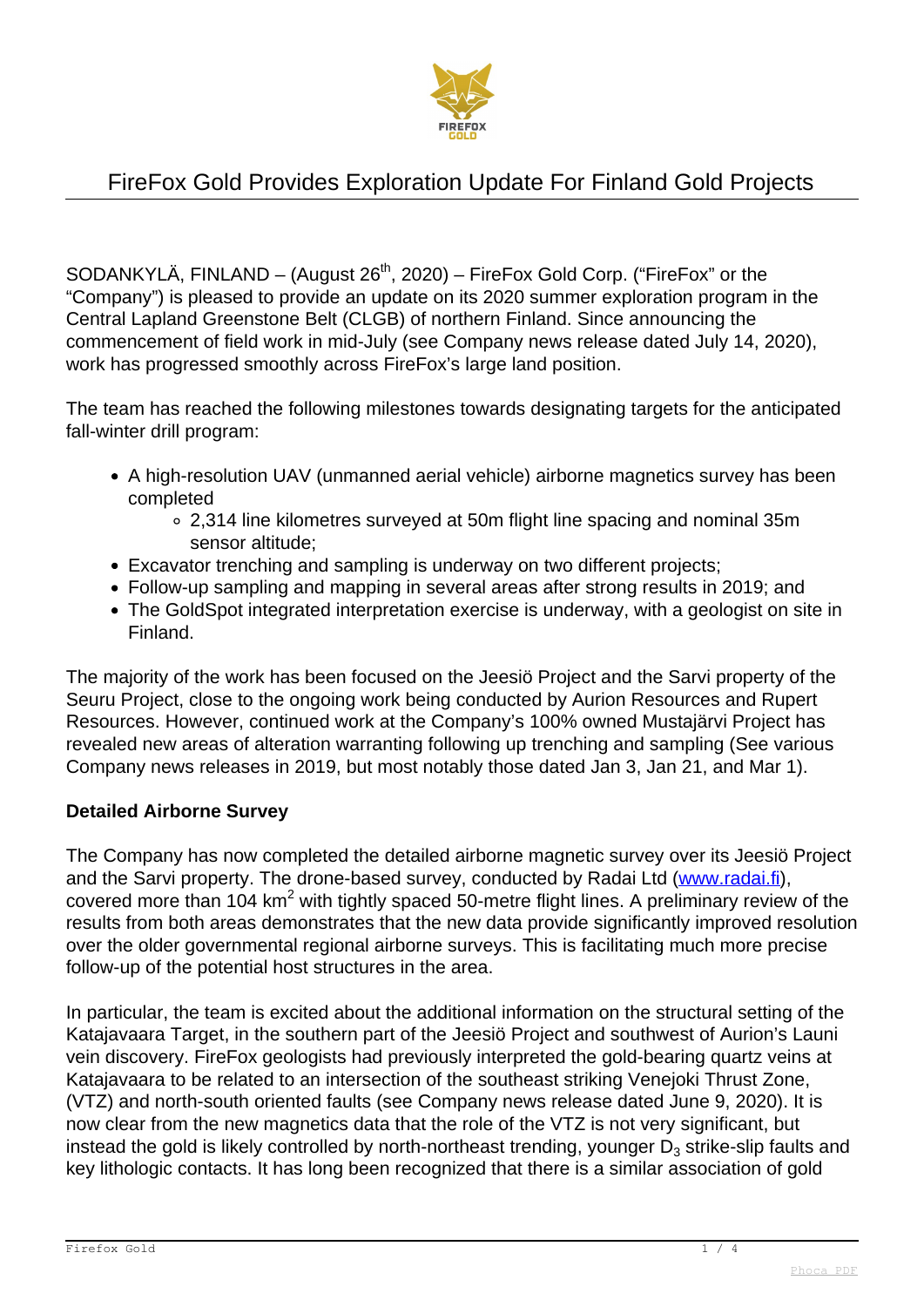

mineralization with D $_3$  shearing at the Kittilä Mine, where the deposit occurs within a slight bend of a major  $\mathsf{D}_3$  shear, the Kiistala Shear Zone.

### **Mapping and Sampling at Sarvilehto**

FireFox geological teams have been conducting surface exploration at the Sarvi and Lehto properties north of Rupert's Ikkari and Heinä discoveries. The glacial sediments tend to be a little thicker here, often obscuring outcrop. However, there are significant features evident in the magnetics and historical sampling that warrant follow-up. Geologists have been mapping and sampling along apparent  $D_3$  structures that crosscut or track along magnetic highs. While no data are available from the sampling yet, the geologists have noted significant veining, albite alteration, and sulfides associated with contacts between metasediments and mafic intrusive and volcanic rocks.

Apart from the completion of the airborne magnetics survey, perhaps the most significant accomplishment of the summer program to date has been the collection of hundreds of structural measurements and more than 1,000 rock samples in areas that hadn't seen significant modern exploration. Management expects results from rock and trench sampling to be reported during September and October.

#### **Corporate Update**

FireFox also wishes to report that its board of directors has issued 2.7 million incentive stock options to certain officers, directors, employees, and consultants of FireFox and its subsidiary, subject to the terms of the Company's incentive stock option plan. The options have an exercise price of \$0.15 cents per share, and are valid for five years from the date of issuance, until August 26, 2025.

#### **Quality Assurance**

Patrick Highsmith, Certified Professional Geologist (AIPG CPG # 11702) and director of the Company, is a qualified person as defined by National Instrument 43-101. Mr. Highsmith has helped prepare, and approves, the technical information in this news release.

Dr. Petri Peltonen, Exploration Manager of FireFox Gold, is a qualified person as defined by National Instrument 43-101. Dr. Peltonen has supervised the collection and interpretation of the technical data generated in the Company's field program and has helped prepare, and approves, the technical information in this news release.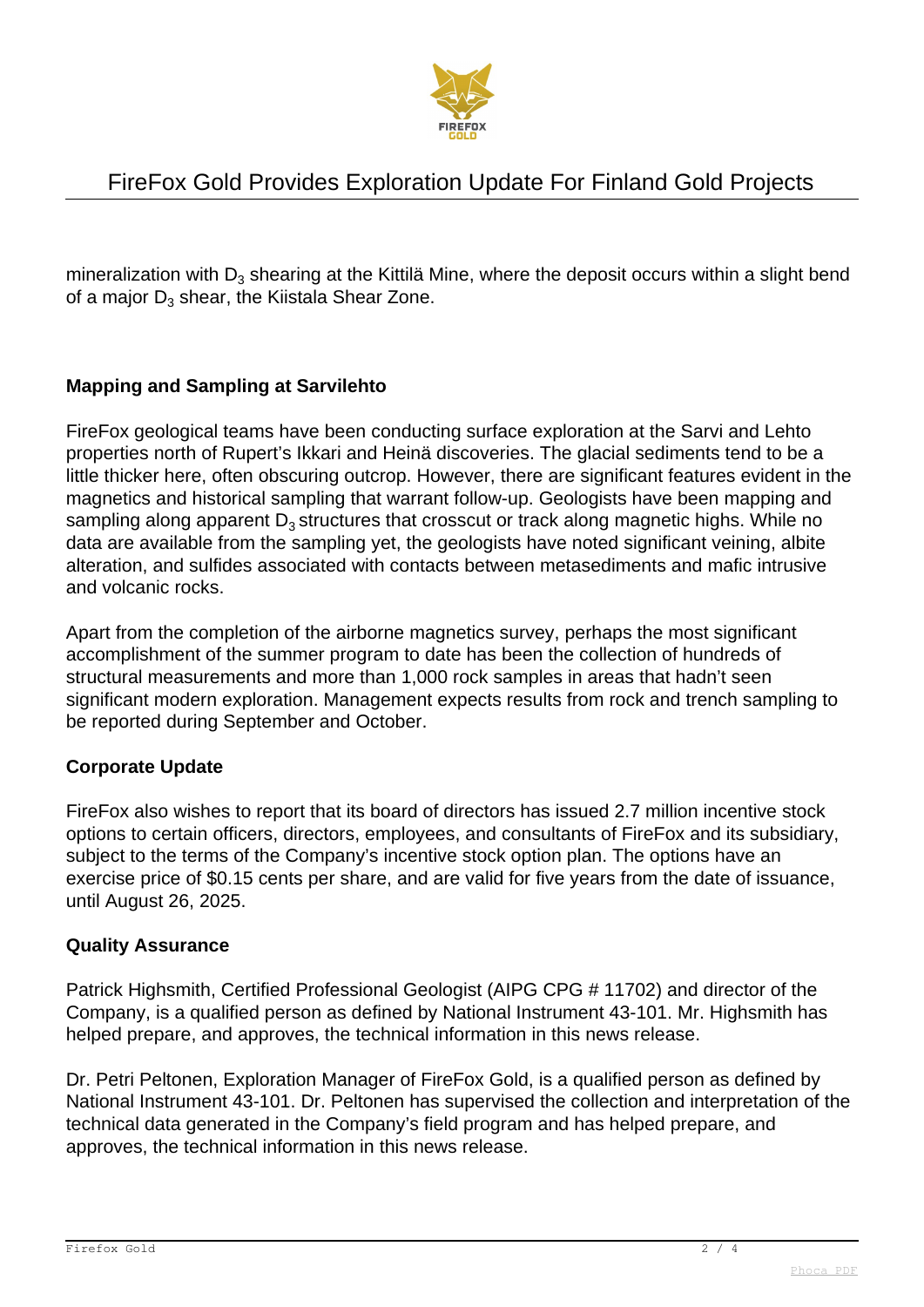

### **About FireFox Gold Corp.**

FireFox Gold Corp is listed on the TSX Venture stock exchange under the ticker symbol FFOX. The Company is focused entirely on gold exploration in Finland where it is exploring its project portfolio that includes over 150,000 hectares of prospective ground.

Finland is one of the top mining investment jurisdictions in the world as indicated by its multiple top-10 rankings in recent Fraser Institute Surveys of Mining Companies. Having a strong mining law and long mining tradition, Finland remains underexplored for gold. Recent exploration results in the country have highlighted its prospectivity, and FireFox is proud to have a Finland based CEO and technical team.

For more information, please refer to the Company's website and profile on the SEDAR website at [www.sedar.com](http://www.sedar.com).

On behalf of the Board of Directors,

"Carl Löfberg" Chief Executive Officer

CONTACT:

FireFox Gold Corp.

Email: [info@firefoxgold.com](mailto:info@firefoxgold.com)

Telephone: 604-328-4789

#### Forward Looking Statements

The information herein contains forward looking statements that are subject to a number of known and unknown risks, uncertainties and other factors that may cause actual results to differ materially from those anticipated in our forward-looking statements. Factors that could cause such differences include: changes in world commodity markets, equity markets, the extent of work stoppage and economic impacts that may result from the COVID 19 virus, costs and supply of materials relevant to the mining industry, change in government and changes to regulations affecting the mining industry.

Forward-looking statements in this release may include statements regarding: the current and future work program, including the extent and nature of exploration to be conducted in 2020, as well as receipt of survey results on the properties described. Although we believe the